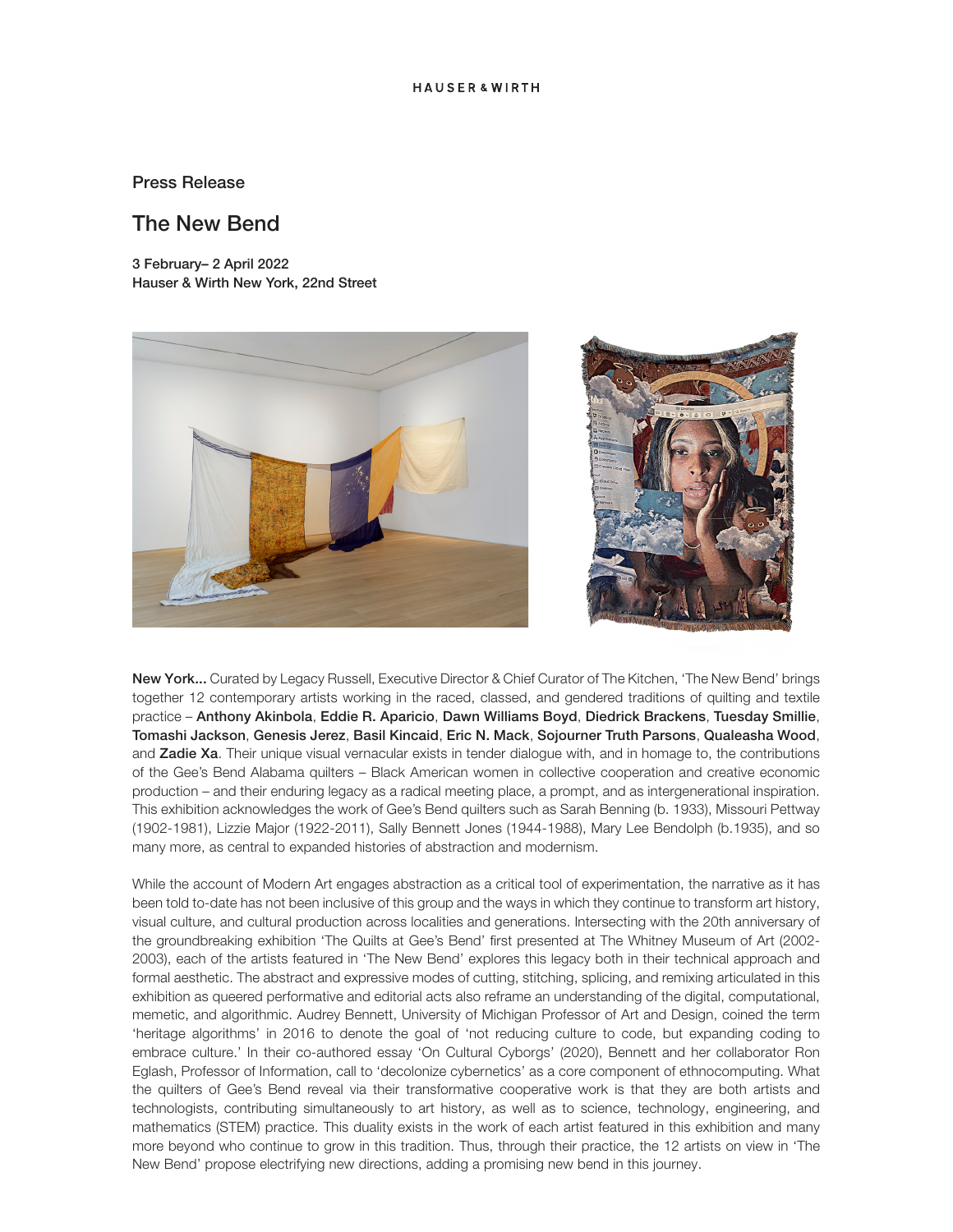### **HAUSER & WIRTH**



#### About Gee's Bend

The town of Boykin—also known as Gee's Bend—is an intimate African American community located at the arc of a bend of the Alabama River within Wilcox County, Alabama in the United States. The location was originally named for a landowner and slaveholder of the same surname who in 1816 settled in the area and built a cotton plantation. Many of the residents of the area are descendants of the enslaved people who worked on this plantation; they therefore carry shared family names, such as Bendolph, Pettway, and Young. The formation of the quilting tradition of Gee's Bend rises out of the 19th and 20th century and carries on to present day where a vibrant network of collective quilters continues to grow and apply their creative practice. In the 1940s, the land of Boykin was sold in plots by the United States government to local families still living in the Bend. In a complex twist, this made it possible for the Black and Native residents of the area—once subject to the extractive labor and economic practices of enslavement and sharecropping—to gain ownership in part over the same land their families had once forcibly worked within.

The quilts were originally produced for functional purposes and family use. Over time cooperatives such as The Freedom Quilting Bee (established in 1966 in Rehoboth, Alabama and remaining in operation until 2012) and the Gee's Bend Quilters Collective (established in 2003) were impactful in shaping an alternative economic model that allowed for the quilters to raise funds for their community. The Freedom Quilting Bee also played a key role in political consciousness-raising, active participants in the drives for voting rights and advocates within the civil rights march from Selma to Montgomery. Over time, a dynamic dialogue surrounding their work has expanded to international acclaim and enduring critical resonance.

## Learn more about this history and support Gee's Bend quilters by visiting www.soulsgrowndeep.org.

#### For additional information, please contact:

Andrea Schwan, Andrea Schwan Inc., info@andreaschwan.com, +1 917 371 5023 Christine McMonagle, Hauser & Wirth, christinemcmonagle@hauserwirth.com, +1 347 320 8596